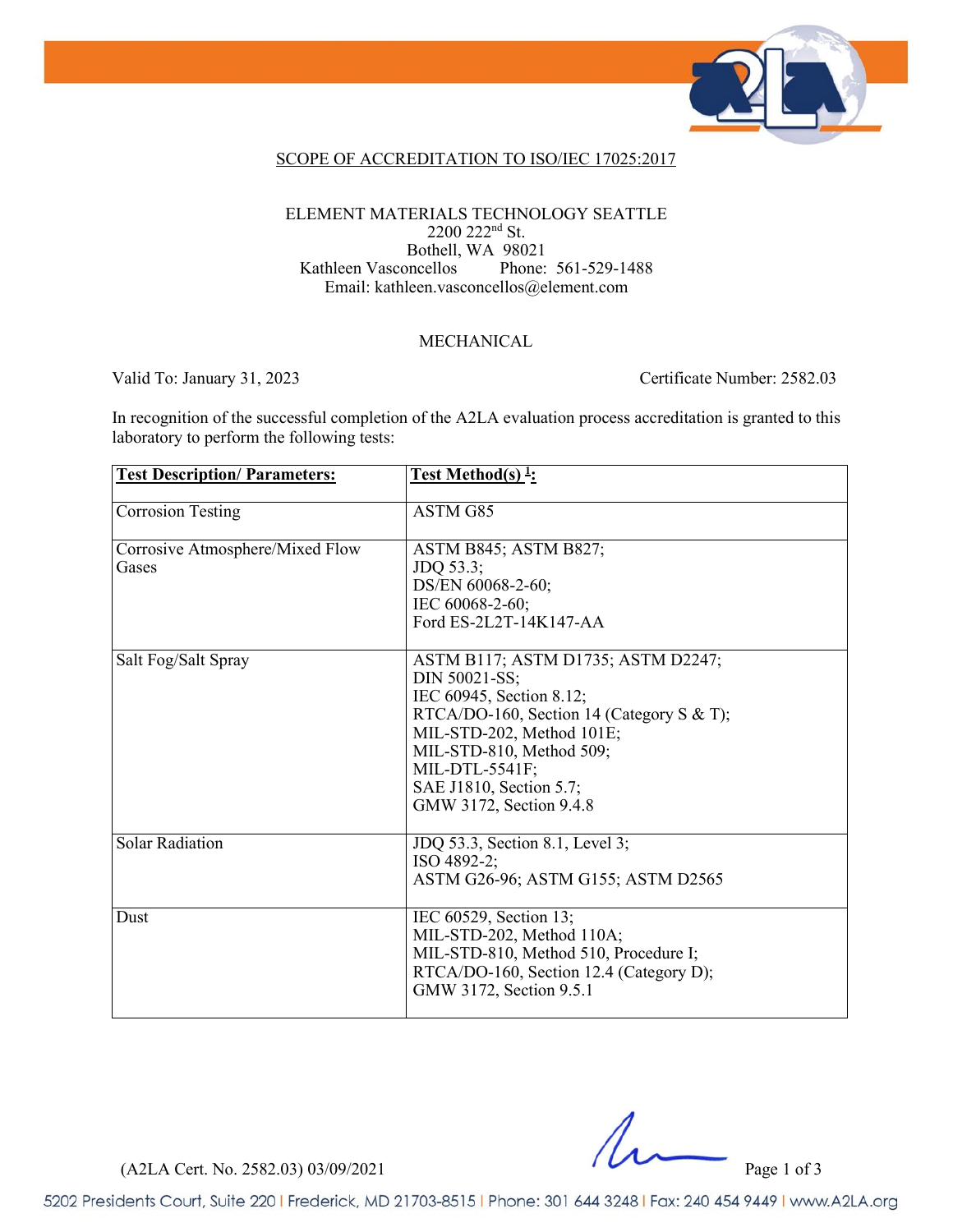| <b>Test Description/Parameters</b>                                                                                                                                                                       | Test Method(s) <sup>1</sup> :                                                                                                                                                                                                                                                                     |
|----------------------------------------------------------------------------------------------------------------------------------------------------------------------------------------------------------|---------------------------------------------------------------------------------------------------------------------------------------------------------------------------------------------------------------------------------------------------------------------------------------------------|
| <b>Blowing Sand</b>                                                                                                                                                                                      | RTCA DO-160, Section 12.4;<br>MIL-STD-810, Method 510, Procedure II                                                                                                                                                                                                                               |
| High and Low Temperature<br>Range <sup>2</sup> :<br>$(-77 \text{ to } 177)$ °C                                                                                                                           | IEC 60945, Sections 8.2 and 8.4;<br>MIL-STD-202, Method 108A;<br>MIL-STD-810, Methods 501, 502, and 521;<br>RTCA/DO-160, Sections 4.5.1, 4.5.2, 4.5.3, 4.5.4, 4.5.5,<br>5, and 24 (Categories A & C);<br>SAE J1810, Section 5.1;<br>GMW 3172, Section 9.4.1                                       |
| Humidity<br>$Range2$ :<br>$(10 \text{ to } 95) \% RH$                                                                                                                                                    | DIN 50017;<br>IEC 60945, Section 8.3;<br>MIL-STD-202, Methods 103B and 106G;<br>MIL-STD-810, Method 507;<br>RTCA/DO-160, Section 6;<br>GMW 3172, Sections 9.4.5 and 9.4.6                                                                                                                         |
| Thermal Shock:                                                                                                                                                                                           | RTCA/DO-160, Section 6;<br>IEC 60945, Section 8.5;<br>MIL-STD-202, Method 107G;<br>MIL-STD-810, Method 503;<br>GMW 3172, Section 9.42                                                                                                                                                             |
| Vibration:<br>Range <sup>2</sup> :<br>Up to 12 000 lbf (3 to 4,000) Hz,<br>4-Inch Stroke, with Combined<br>Environments of $(-77 \text{ to } 177)$ °C<br>and (10 to 95) %RH<br>Acceleration up to 100 Gs | IEC 60945, Section 8.7;<br>MIL-STD 202, Methods 106G, 201A, 204D, and 214A;<br>MIL-STD-810, Methods 514 and 516, Procedures IV and VI;<br>MIL-STD-167;<br>RTCA/DO-160, Section 8;<br>SAE J1810, Section 5.5;<br>GMW 3172, Section 9.3.1                                                           |
| Shock<br>Range <sup>2</sup> :<br>Force: Up to 210 Gs<br>$1/2$ Sine<br>Period:<br>$\leq$ 1 ms to 35 ms at Terminal Peak<br>Altitude                                                                       | MIL-STD-202, Method 213B (higher levels need shock<br>machine);<br>MIL-STD-810, Method 514;<br>MIL-STD-810, Method 516, Procedures I, II, III, and V;<br>RTCA/DO-160, Sections 7.2 and 7.3.1;<br>SAE J1810, Section 5.4;<br>GMW 3172, Sections 9.3.3, 9.3.4, and 9.3.5<br>RTCA/DO-160, Section 4; |
| Range <sup>2</sup> :<br>Up to $60,000$ feet                                                                                                                                                              | MIL-STD-810, Method 500                                                                                                                                                                                                                                                                           |

 $(A2LA$  Cert. No. 2582.03) 03/09/2021 Page 2 of 3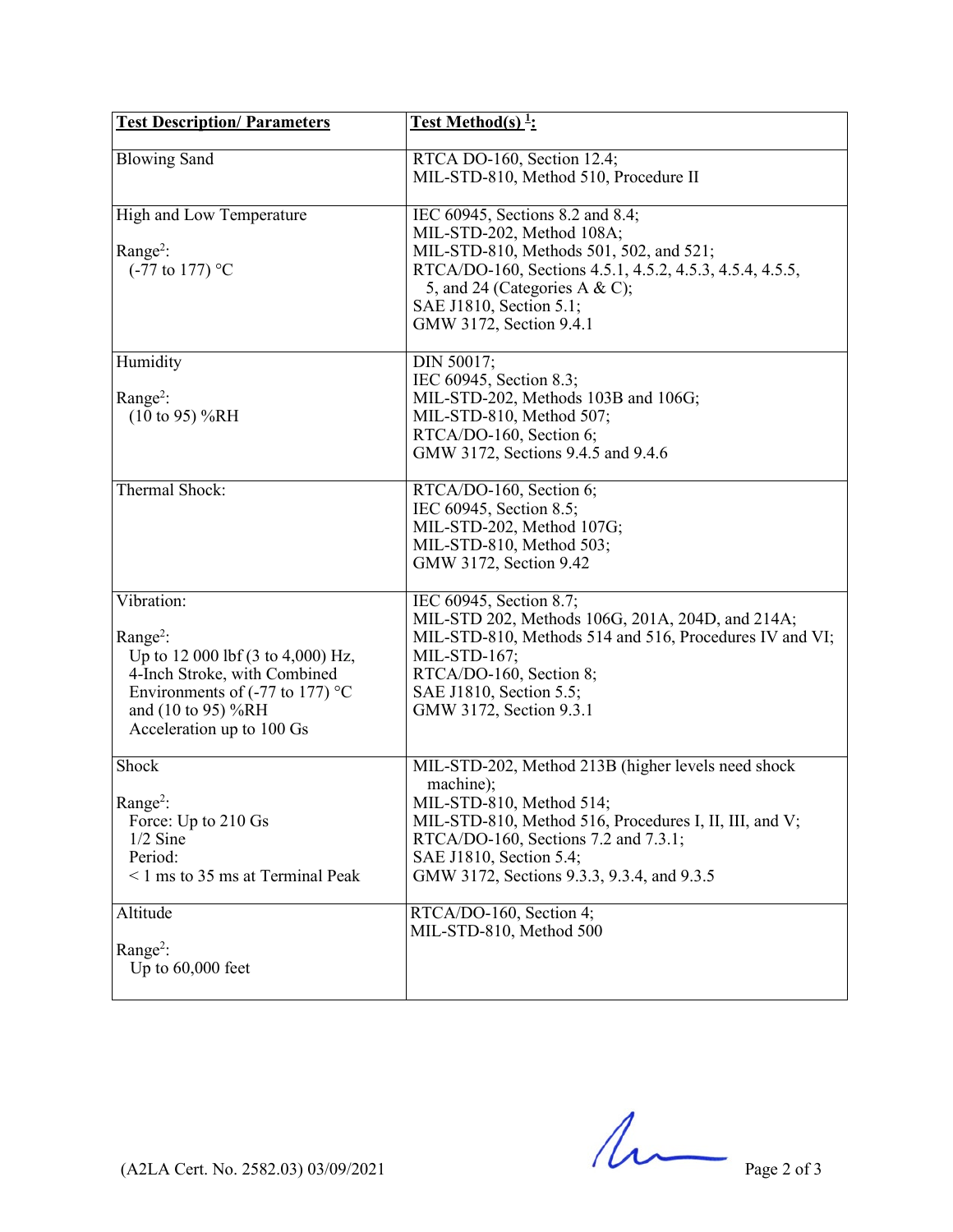| <b>Test Description/Parameters</b>                                                                   | <b>Test Method(s)</b> <sup>1</sup> :                                                                                                   |
|------------------------------------------------------------------------------------------------------|----------------------------------------------------------------------------------------------------------------------------------------|
| <b>HALT/HASS</b><br>Range <sup>2</sup> :                                                             | GMW 8287; GMW 14906;<br>Qualmark 933-0326, Section 10                                                                                  |
| Random Vibration (5 to 5000) Hz<br>Level (0 to 85) $g(pk)$<br>Temperature (-100 to 200) $^{\circ}$ C |                                                                                                                                        |
| Acceleration/Crash Safety                                                                            | MIL-STD-810, Method 513;<br>RCTA DO-160, Section 7                                                                                     |
| Range <sup>2</sup> :<br>Up to $20 G's$                                                               |                                                                                                                                        |
| Immersion                                                                                            | MIL-STD-810, Method 512;<br>IEC 60945, Section 8.9;<br>SAE J1810, Section 5.8                                                          |
| <b>Explosive Atmosphere</b>                                                                          | MIL-STD-810, Method 511;<br>RTCA/DO-160                                                                                                |
| Icing/Freezing Rain                                                                                  | MIL-STD-810, Method 521;<br>RTCA/DO-160, Section 24                                                                                    |
| Waterproofness/IP testing                                                                            | RTCA DO-160, Section 10;<br>DIN 40050 (Cat 5, 6, 5K, 6K, 9K);<br>ISO 20653 (Cat 5, 6, 5K, 6K, 9K);<br>IEC 60529 (Cat 5, 6, 5K, 6K, 9K) |
| Contamination by Fluids/Fluid<br>Susceptibility                                                      | MIL-STD-810, Method 504;<br>RTCA/DO-160, Section 11                                                                                    |
| Drop Test                                                                                            | IEC 60945, Section 8.6.1                                                                                                               |
| Pressure                                                                                             | RTCA/DO-160, Section 4.6;<br>Element VC 202                                                                                            |
| Range <sup>2</sup> :<br>Up to 3000 psi                                                               |                                                                                                                                        |
| Powered Temperature Cycling Test                                                                     | GMW 3172, Section 9.4.3                                                                                                                |
| HAST/Accelerated Humidity                                                                            | <b>JESD22-A110B</b>                                                                                                                    |

<sup>1</sup> When the date, edition, version, etc. is not identified in the scope of accreditation, laboratories may use the version that immediately precedes the current version for a period of one year from the date of publication of the standard measurement method, per part C., Section 1 of A2LA *R101 - General Requirements- Accreditation of ISO-IEC 17025 Laboratories*.

<sup>2</sup> Also using customer-specified methods directly related to the types of tests and parameters listed above.

 $(42LA$  Cert. No. 2582.03) 03/09/2021 Page 3 of 3